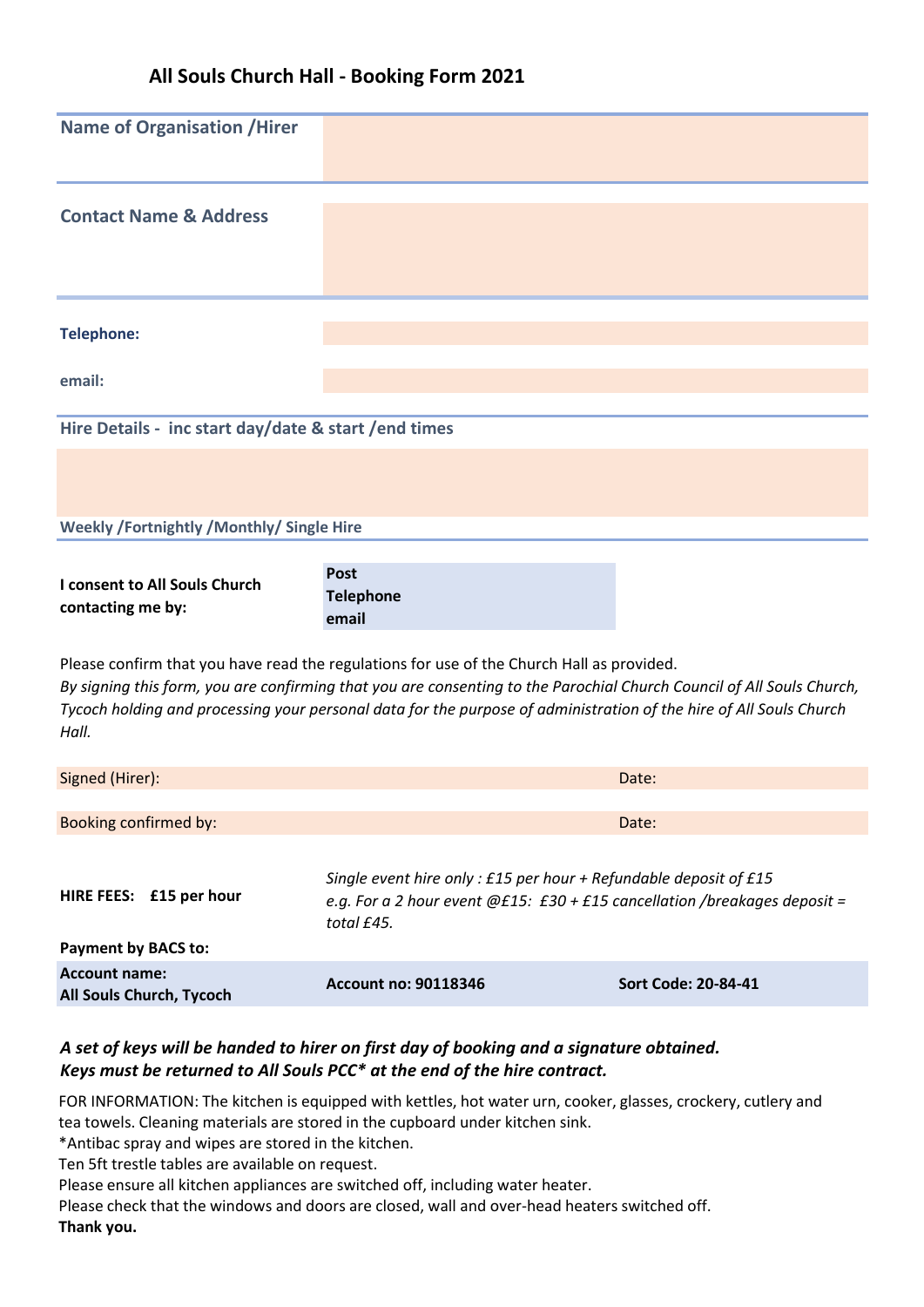# **Parish of Tycoch, All Souls Church Conditions for Hire of All Souls Church Hall 2021:**



*The [Health Protection \(Coronavirus Restrictions\) \(No 4\) \(Wales\) Regulations 2020](https://gov.wales/coronavirus-legislation-and-guidance-law) (as amended) allow for the reopening of Community Centres but place a duty on those persons responsible for the centre to take reasonable measures to minimise risk of exposure to coronavirus at the premises or the spread of coronavirus by those who have been at the premises. Failure to do so will give rise to enforcement action. This duty includes the collection of contact information.*

All Souls Parochial Church Council\* are responsible for ensuring that the Church Hall is Covid 19 safe. This includes ensuing the hall is cleaned on a regular basis, that the sanitising stations are properly maintained, and that each hirer is aware of their responsibilities for safe use, including keeping contact records for track and trace.

The hire of All Souls Church Hall is dependent on the Hirer abiding by the following conditions:

- 1. **Whilst there is no longer a legal requirement to maintain social distancing, it remains a useful measure to limit transmission.** 
	- **Hirers are required to carry out their own risk assessment for the safe use of the space.**
- 2. **The hirer must maintain a register of attendees for track and trace.**
- 3. **Ensure that other reasonable measures are taken to minimise risk of exposure to the virus by use of face coverings (still required within public buildings), sanitisers and, disinfectant spray as appropriate.**
- 4. The Hirer undertakes to ensure that the Centre is left in a clean, tidy and undamaged condition after use. The Hirer will be held responsible for any damage to the Church Hall, its facilities, furniture, fittings or equipment during the period of hire and for the cost of any additional cleaning as a result of the hall being left in an unacceptable state. *This clause is without prejudice to any claim which may be made against the Hirer by All Souls Parochial Church Council in the event of damage etc. which may cost more than the deposit to repair or reinstate.*
- 5. The hirer is responsible for ensuring hire charges are paid, in advance, by BACS transfer. Bank details can be found below. If BACS is not possible, payment by arrangement.
- 6. The Hirer will be held responsible for any security lapse caused by the negligence of the Hirer in complying with the correct security procedure as displayed on the noticeboard. *All fire regulations relating to the Hall must be observed and no fire exits shall be blocked, or fire appliances removed or tampered with. Instructions for the use of fire extinguishers are displayed in the Hall.*

#### 7. *N.B. for single hire (parties/celebrations etc)* **:**

The hirer is responsible for ensuring that time is included in their booking details for setting up before the event and cleaning up after.

Decorative hangings must be certified as fire resistant and must be applied to surfaces with removable white tac only. The Hirer is responsible for removing all decorations at the end of the hire period.

**The Hirer is responsible for removal and dispose of all waste after the event.**